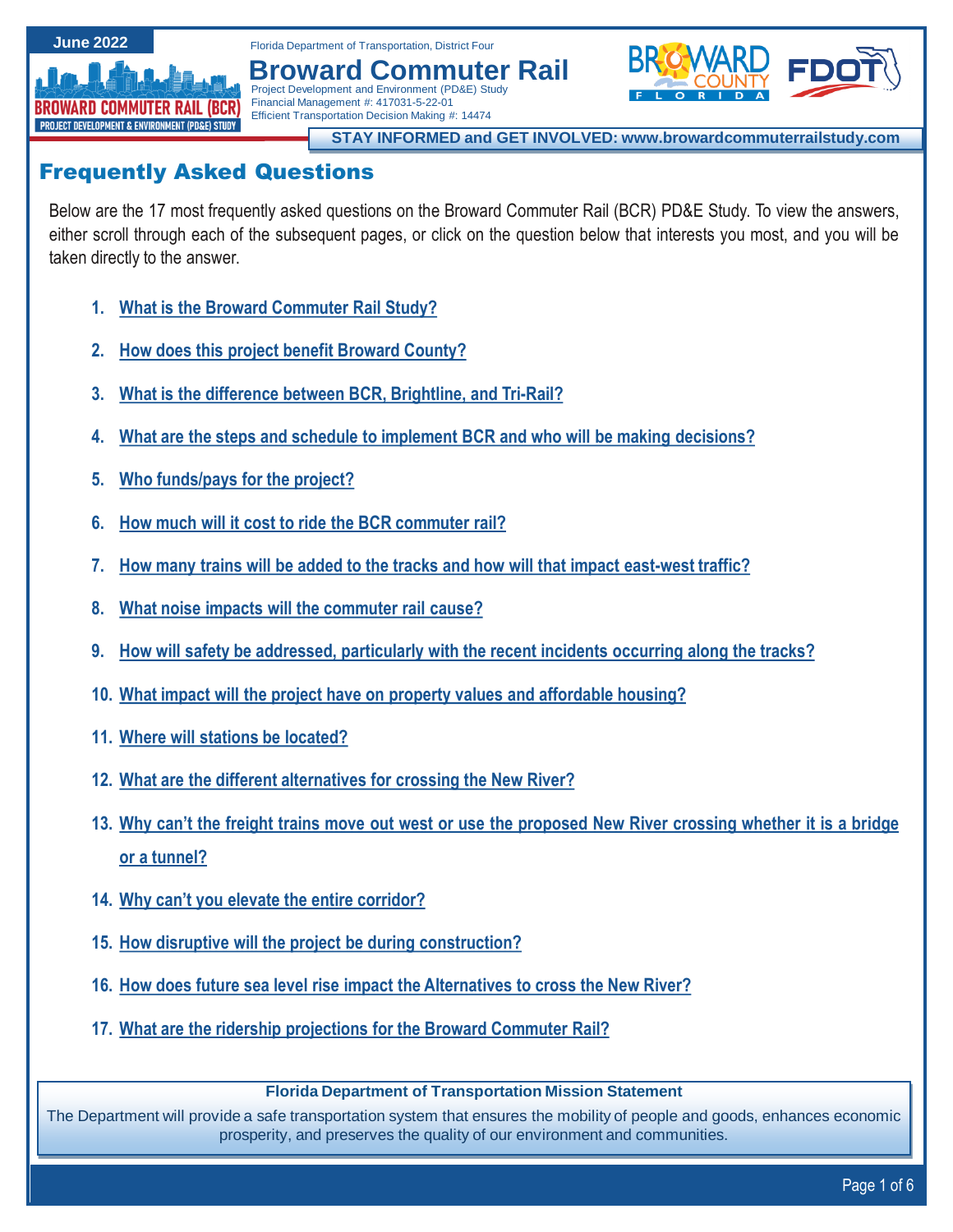## <span id="page-1-0"></span>**1. What is the Broward Commuter Rail Study?**

#### [Return to Questions](#page-0-0)

The Broward Commuter Rail (BCR) study originates from a regional planning study known as the 'Coastal Link' that evaluated placing commuter rail within the existing Florida East Coast Railway (FECR) Corridor through Miami-Dade, Broward, and Palm Beach Counties for a total of 85 miles. BCR is the Broward County portion (27 miles) of the 'Coastal Link', which extends north from Aventura in Miami-Dade (the Northeast Corridor) to Deerfield Beach. The Florida Department of Transportation (FDOT), Broward County, and the BCR project team have been coordinating with stakeholders to assess whether there is a consensus on a preferred alternative, also known as a 'Locally Preferred Alternative' (LPA), that can be presented to the Federal Transit Administration (FTA) in order to advance the environmental study and to enter Project Development (PD). The PD phase is when the team will complete the National Environmental Policy Act (NEPA) process, including continued public outreach, engineering evaluations, and the preparation of environmental documents addressing impacts to social, cultural, natural, and physical resources, as well as the benefits the project may bring to the county and the region.

#### **2. How does this project benefit Broward County?**

Expanded and enhanced transit options can increase mobility, improve travel times, and provide congestion relief to our roadways. Additional transit options provide residents with improved access to employment, healthcare, and other services. Improving the transportation system helps sustain and support economic development and can stimulate growth, particularly at or near passenger station locations. Transit Oriented Development (TOD) is another benefit of commuter rail service. TOD increases population density in urban areas resulting in increased revenues which can help fund the transit service. Employers will have access to a wider pool of talent as employees have a more reliable travel time to and from work. The environment also benefits from fewer vehicles on the roadway which will reduce emissions and provide for a more sustainable transportation network.

## **3. What is the difference between BCR, Brightline, and Tri-Rail?**

Tri-Rail operates commuter rail service on the South Florida Rail Corridor (SFRC) on shared tracks with CSX freight and Amtrak. SFRC is owned by the State of Florida and located west of I-95. BCR will provide commuter rail service on the FECR corridor and will share tracks with Brightline and FECR freight trains. It is anticipated that BCR will have similar train frequencies or headways, costs, and passenger station spacing (2 to 5 miles) as Tri-Rail. Brightline is an intercity passenger service between Orlando and Miami, with fewer stops in the southeast Florida region, including: Downtown Miami, Aventura (under construction), Downtown Fort Lauderdale, Boca Raton (under construction), and Downtown West Palm Beach. Due to the faster travel times between cities and passenger amenities, Brightline is priced higher than Tri-Rail or the proposed BCR and offers premium service compared to a commuter line. The FECR tracks upon which BCR will operate are owned by the freight railroad and Brightline holds the passenger rail easement for the corridor. Therefore, various agreements will be needed between Broward County, Brightline, and most likely FECR to advance the project.

## **4. What are the steps and schedule to implement BCR and who will be making decisions?**

The schedule depends on when key decisions are made so that funding can be requested, approved, and programmed by federal, state, and local governments. Some of the projected key milestones are noted below and on the following page.

#### **a) Decide on a Preferred Alternative (Summer/Fall 2022)**

The Broward County Commission is responsible for identifying a Locally Preferred Alternative (LPA). Next, the Broward Metropolitan Planning Organization (MPO) will approve an amendment to the long-term Metropolitan Transportation Plan (MTP) that will include funding for the Project Development (PD) phase which includes a NEPA study and 30% design. The decision on an LPA at this stage does not commit the county to funding or implementing the project, but it is necessary for the project to enter PD and be considered for future federal funding.

## **b) Request Entry into Federal Transit Administration's (FTA) Project Development (Fall/Winter 2022)**

FTA will decide if the project can progress into PD to begin the NEPA process. FTA will also determine the level of environmental documentation or Class of Action (COA) that is needed for the project, which determines the project's NEPA schedule. NEPA timeframes typically vary from 12 months to 2 years.

# **See next page for additional [milestones](#page-2-0)…**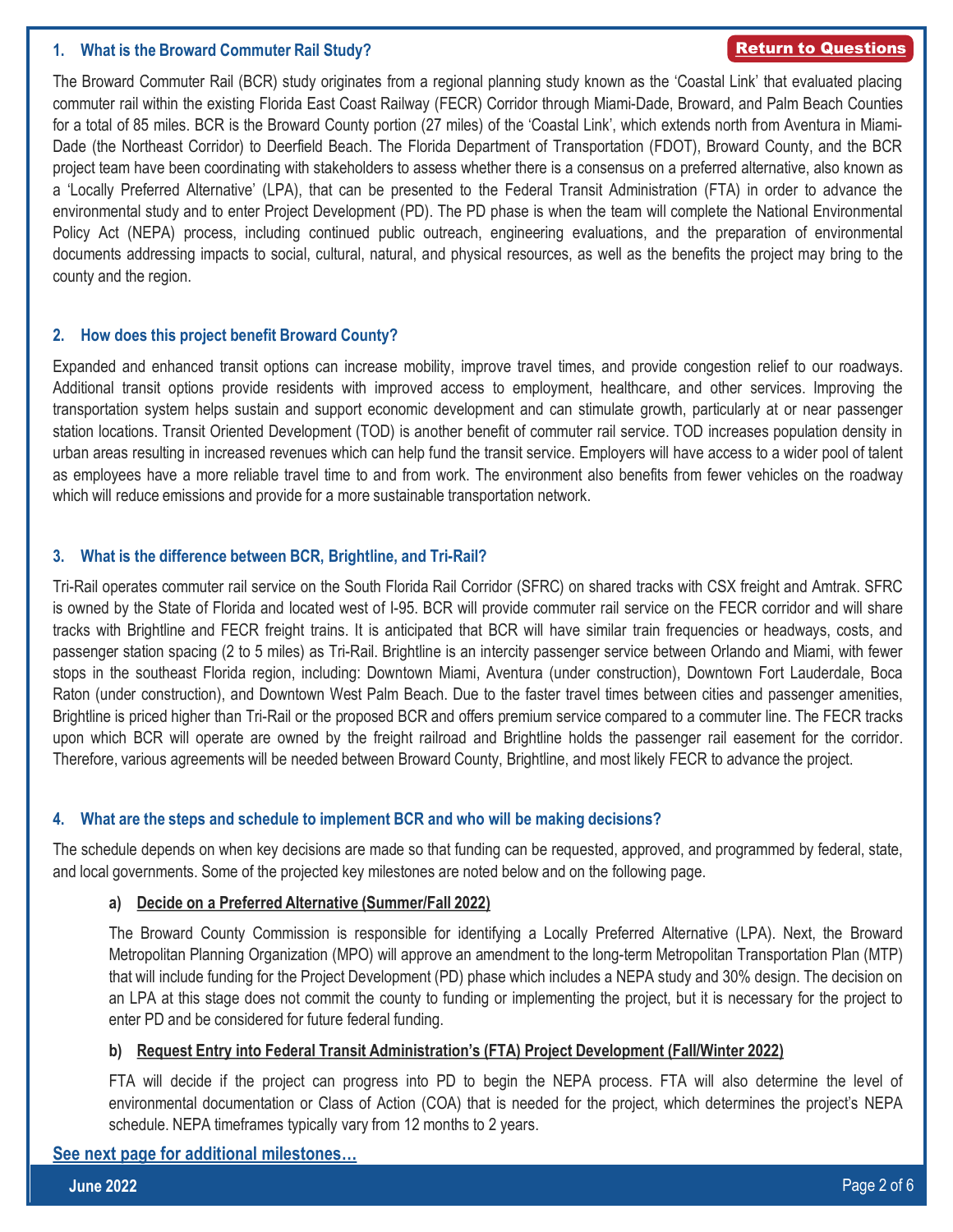## <span id="page-2-0"></span>**c) Complete the NEPA Environmental Study (Summer/Winter 2023-2024)**

The project team will continue outreach to build consensus and refine the Locally Preferred Alternative to avoid impacts and to minimize and mitigate any impacts that are unavoidable. The study will illustrate the benefits of the project and the team will coordinate with stakeholders to ensure that any NEPA commitments are properly documented.

#### **d) Development of a Project Financial Plan (Summer/Winter 2023-2024)**

This activity is ongoing and will be refined as the study progresses with the goal of developing a solid funding plan to compete for federal discretionary funds. This financial plan will identify the sources of local funding that will be required for the project to receive matching federal and state funds.

#### **e) Endorse the 'refined' Locally Preferred Alternative and advance to the final design phase (Winter 2023-2024)**

The Broward County Commission will be responsible for deciding whether the project should move forward, and whether the local funding required per the financial plan for the project should be committed. The Broward MPO will need to adopt the Locally Preferred Alternative and reflect the appropriate funding in the MTP.

#### **f) Final Design and Construction -Dependent on Funding (2024 and beyond)**

Final design and construction of BCR will be contingent on the funding available and committed, and the strategy developed to implement the project based on projected funding in coordination with the federal and state partners.

## **5. Who funds/pays for the project?**

Broward County is responsible for developing the financial plan and identifying the funding sources that will be used for the project. Local funding can be a combination of funding from the county and the municipalities. It is expected that the County will request both federal and state funding to match the local contributions to the project. It should be noted that the operations and maintenance costs for the project are expected to be covered by local funding including farebox revenue. Federal and state funding opportunities for operations and maintenance costs are generally limited.

## **6. How much will it cost to ride the BCR commuter rail?**

BCR has not determined the rail operator or a fare structure yet, but the cost for a commuter rail ticket is anticipated to be like Tri-Rail.

## **7. How many trains will be added to the tracks and how will that impact east-west traffic?**

The project team has completed an extensive analysis of future traffic volumes on east-west roadways. Conservative assumptions for the train operations were used and include: a maximum of 36 Brightline trains, 60 BCR commuter trains, and 24 freight trains. The commuter trains will traverse through railroad grade crossings at similar speeds and durations to the Brightline trains. The queuing analysis indicates that the queues generated by a passenger train crossing will clear prior to the next train crossing. In summary, 3 to 5 additional train crossings are anticipated in the corridor during peak hours. As the project progresses, additional traffic analysis will be conducted to determine what, if any, signalization strategies can be implemented to help minimize disruptions caused by the additional train crossings.

#### **8. What noise impacts will the commuter rail cause?**

The project team has completed preliminary noise assessments for BCR. Noise impacts associated with the addition of BCR commuter rail trains are dependent upon several factors and are being evaluated in accordance with FTA and FDOT guidelines. The main factors influencing noise levels and impacts at noise sensitive areas such as residences include the total number of trains per day and night, speeds of the trains, the elevation of the tracks, the location and layout of the train stations, the distance from the railroad tracks, and the nearest crossings. The noise levels generated by BCR trains will be similar to the Brightline trains as they move through the corridor which are much quieter and a shorter duration than the existing freight trains. Noise abatement options for impacted sites will be evaluated during the NEPA phase including the review of existing quiet zones, potential use of noise barriers, use of specialized track supports, and the review of rail vehicle types and wheels.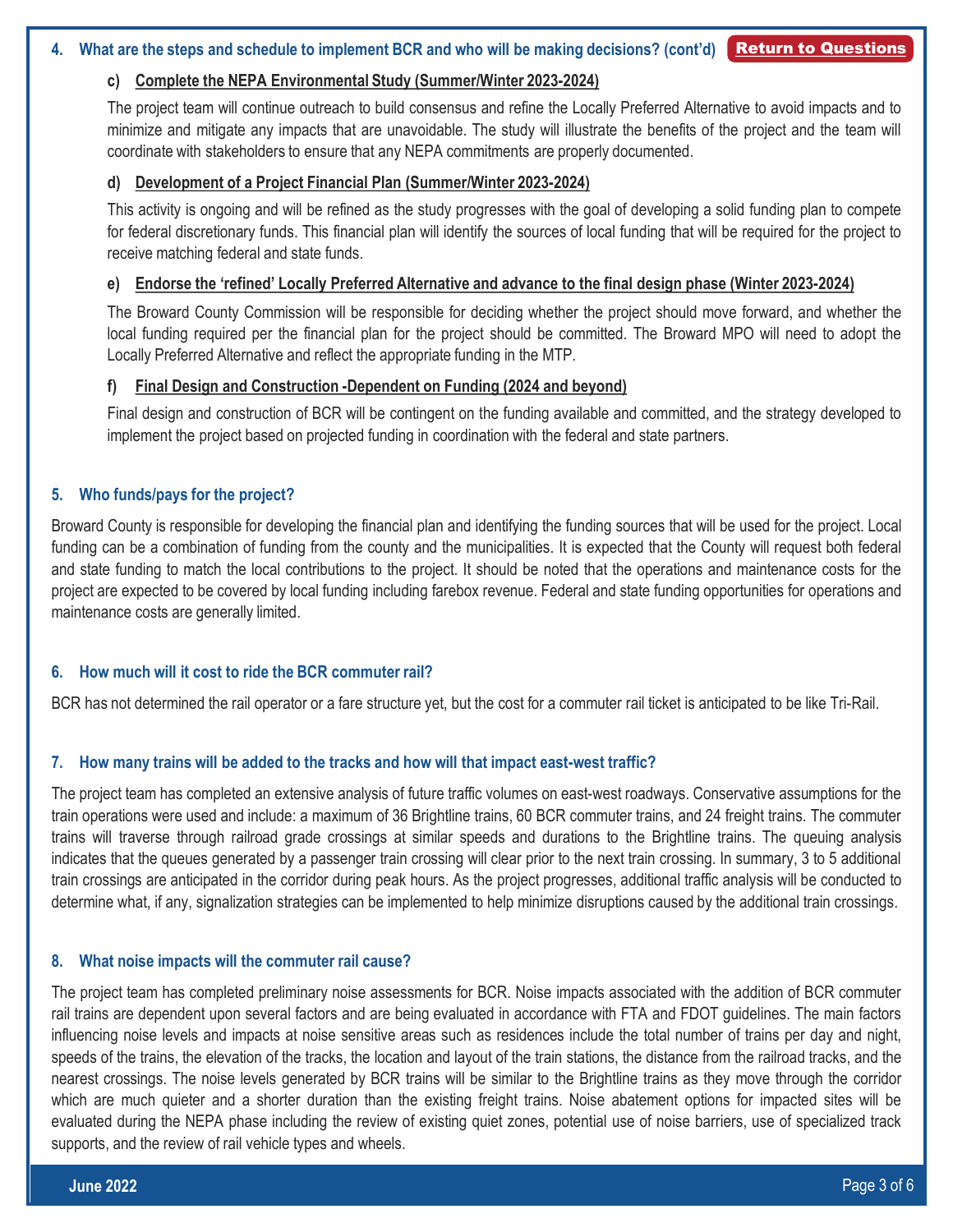# <span id="page-3-0"></span>**9. How will safety be addressed, particularly with the recent incidents occurring along the tracks?** [Return to Questions](#page-0-0)

Safety is the top priority along railroad corridors. Recently, FDOT, Brightline, and FECR applied for a federal grant to improve safety along the corridor. Furthermore, any railroad crossing being impacted by a new stations and/or realignment of the railroad as part of BCR will be designed and constructed to meet current safety requirements.

FDOT has a rail safety campaign underway called Operation STRIDE (Statewide Traffic and Railroad Initiative using Dynamic Envelopes). STRIDE includes engineering countermeasures, education, and enforcement efforts to provide a comprehensive strategy to prevent fatalities near the railroad crossings. A Dynamic Envelope is an area near railroad crossings designed to keep motorists out of the danger zone. White connecting X's are used to visually highlight the zone at railroad crossings where drivers, bicyclists, and pedestrians should not stop to increase safety for the public. Rail safety tips to consider:

- Only cross at designated rail crossings
- Use caution around trains and tracks
- Remove your headphones and look up from your cell phone around railroad crossings
- Do not walk along train tracks
- Remember that trains can happen anytime, and trains can not stop quickly
- Red lights mean a train is on the way do not cross for any reason!
- Never take photos on or near train tracks
- Cross at a 90-degree angle
- Do not drive around lowered gates
- Never stop a vehicle on train tracks

For more information on Operation STRIDE, visit: <https://www.fdot.gov/rail/programs/operation-stride>

## **10. What impact will the project have on property values and affordable housing?**

Property values could increase, particularly around station locations. Some areas may have already increased with the speculation of commuter rail and potential stations. As for affordable housing, many municipalities include incentives for developers to provide affordable housing as part of their developments.

## **11. Where will stations be located?**

Station locations were initially screened under previous studies. The project team has updated these to further evaluate and develop technical recommendations for station locations for BCR. Station criteria include factors such as land use, access, transit supportive plans and policies, development potential, transit connectivity, and spacing between stations. The objective is to have commuter rail stations spaced between 2 miles to 5 miles apart to optimize both ridership and travel time. In addition, commuter trains are heavy and take time to accelerate and decelerate, so additional stops increase travel time which can reduce ridership. The team worked closely with the municipalities along the corridor to develop the technical recommendations for six stations. A preliminary station screening report can be found in the Documents & Publications section of the BCR website at [www.browardcommuterrailstudy.com.](http://www.browardcommuterrailstudy.com/)

Below are the BCR technical recommendations for station locations:

- South of Hillsboro Boulevard (Deerfield Beach)
- North of Atlantic Boulevard (Pompano Beach)
- North of Oakland Park Boulevard (Oakland Park)
- Downtown Fort Lauderdale (shared with Brightline)
- Fort Lauderdale-Hollywood International Airport (potentially shared with Brightline)
- North of Hollywood Boulevard (Hollywood)

It should be noted that the final station platform locations can vary slightly and will be determined during the Project Development phase of the project. Once BCR is in operation, there is potential for additional infill stations depending on their impact to operations and ridership as the system must remain time- and cost-competitive with vehicle transportation to maintain and increase ridership.

**See next page for additional frequently asked questions…**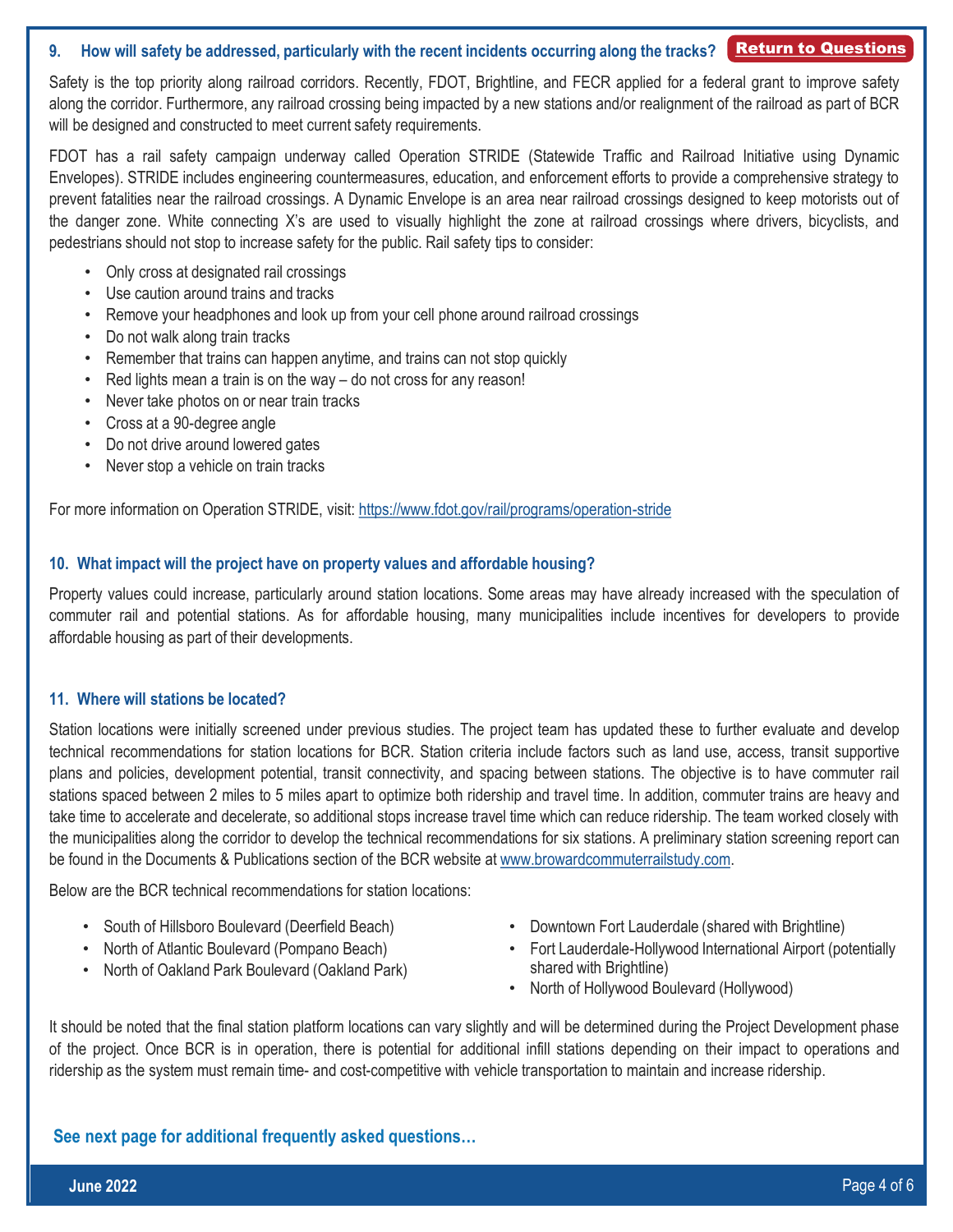# <span id="page-4-0"></span>**12. What are the different alternatives for crossing the New River?**

## [Return to Questions](#page-0-0)

The mode, alignment, and technology for BCR have been determined through earlier studies - commuter rail alignment along the FECR corridor using push-pull locomotives. The project team has made technical recommendations for six stations as reflected in FAQ #11. A new passenger rail crossing of the New River that accommodates the needs of navigation is necessary to provide passenger rail service, including BCR. This is the major decision remaining for a preferred alternative to [request to] enter the FTA PD process. This new crossing will accommodate both commuter rail and Brightline trains while the freight trains will continue to run on the existing bridge. Below is a summary of the alternatives to cross the New River as well as the major differences between them.

# • **Low-Level Bascule Bridge (25' Vertical Clearance to Mean High Water when closed)**

- Lowest cost of the alternatives \$240 million
- Requires no private property impacts (acquisition of right-of-way)
- Bridge length of 1,426 feet is minimum bridge length of all alternatives
- Does not span Broward Boulevard and cross streets like the other alternatives
- Requires the closure of SW 5th Street
- Requires a bridge tender to operate the bascule bridge and operations and maintenance (O&M) funds for a bascule bridge
- Will allow the existing freight bridge to remain open longer, allowing for improved navigation on the New River as the lowlevel bridge can accommodate approximately 90% of boats when closed
- Minimal impact to the existing Brightline/Downtown Station
- Mid-Level Bascule Bridge (56' Vertical Clearance to Mean High Water when closed) and High-Level Fixed Bridge (80' Vertical **Clearance to Mean High Water)**
	- \$444 million for Mid-level bascule and \$452 million for High-level fixed bridge
	- Longer bridges through downtown (approximately 8,000-foot-long bridge), with approximately 1,400 feet of retaining wall approaches to the bridge
	- Both impact an estimated 34 private properties (right-of-way) at a cost of \$98 Million
	- Spans over Broward Boulevard and various cross streets through Downtown Ft. Lauderdale
	- Requires closure of a portion of NW 2nd Avenue between SW 10th and SW 11th Streets
	- Mid-Level Bascule requires a bridge tender and additional O&M funds for the bascule bridge
	- Accommodates 99% of boats (Mid-level when closed) and 100% of boats (High-level)
	- Requires the Ft. Lauderdale Brightline/Downtown station to be elevated (reconstructed)
- **Tunnel**
	- Highest cost of all alternatives \$1.8 billion
	- Most private right-of-way impacts of all alternatives impacting an estimated 103 private properties at a cost of \$148 million
	- Accommodates 100% of boats
	- Spans over many railroad grade crossings including Broward Boulevard and Davie Boulevard
	- Requires closure of SW 15th Street and closure/cul-de-sac of NW 5th Terrace (just north of Sunrise Boulevard)
	- Minimizes noise and visual impacts in underground sections
	- Total of 2,600 feet of tunnel portals/trench for the tunnel to surface at both ends
	- Longest construction disruption and highest construction cost and risks
	- Requires the Ft. Lauderdale Brightline/Downtown station to be placed underground (reconstructed)

## 13. Why can't the freight trains move out west or use the proposed New River crossing whether it is a bridge or a tunnel?

The existing freight service is owned and operated by Florida East Coast Railroad who owns the right-of-way for the corridor. This is a private company that has operated in this corridor for a century. FECR does not have property or freight rights to operate within the South Florida Rail Corridor west of I-95. Also, the freight trains will not utilize the proposed New River crossing, as the grades are too steep for their equipment – whether a bridge or tunnel. Finally, there are restrictions/regulations if FECR were to use the tunnel alternative at this location, given the class of materials the freight trains are carrying.